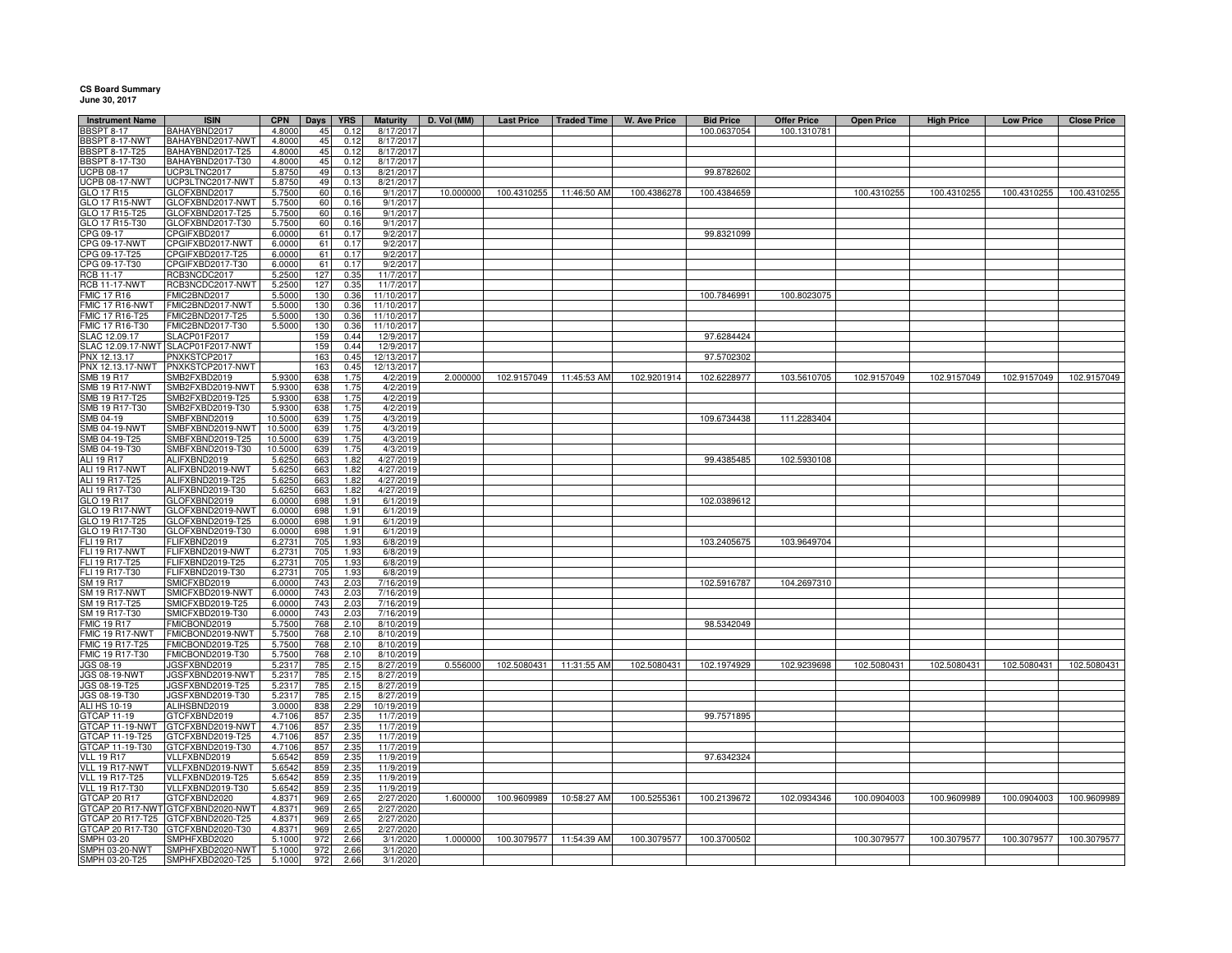| <b>Instrument Name</b>                | <b>ISIN</b>                          | <b>CPN</b>       | Days         | <b>YRS</b>   | <b>Maturity</b>          | D. Vol (MM) | Last Price   Traded Time |                          | W. Ave Price | <b>Bid Price</b> | <b>Offer Price</b> | <b>Open Price</b> | <b>High Price</b> | <b>Low Price</b> | <b>Close Price</b> |
|---------------------------------------|--------------------------------------|------------------|--------------|--------------|--------------------------|-------------|--------------------------|--------------------------|--------------|------------------|--------------------|-------------------|-------------------|------------------|--------------------|
| SMPH 03-20-T30                        | SMPHFXBD2020-T30                     | 5.1000           | 972          | 2.66         | 3/1/2020                 |             |                          |                          |              |                  |                    |                   |                   |                  |                    |
| CPG 20 R18                            | CPGIFXBD2020                         | 6.6878           | 973          | 2.66         | 3/2/2020                 |             |                          |                          |              | 99.2439745       | 104.5007468        |                   |                   |                  |                    |
| CPG 20 R18-NWT                        | CPGIFXBD2020-NWT                     | 6.6878           | 973          | 2.66         | 3/2/2020                 |             |                          |                          |              |                  |                    |                   |                   |                  |                    |
| CPG 20 R18-T25<br>CPG 20 R18-T30      | CPGIFXBD2020-T25<br>CPGIFXBD2020-T30 | 6.6878<br>6.6878 | 973<br>973   | 2.66<br>2.66 | 3/2/2020<br>3/2/2020     |             |                          |                          |              |                  |                    |                   |                   |                  |                    |
| MBT 04-20                             | <b>MBTLTNCD2020</b>                  | 4.0000           | 1026         | 2.81         | 4/24/2020                | 0.250000    | 98.9185210               | 11:30:25 AM              | 98.9216160   |                  |                    | 98.9185210        | 98.9185210        | 98.9185210       | 98.9185210         |
| EDC 20 R18                            | EDCFXBND2020                         | 4.1583           | 1035         | 2.83         | 5/3/2020                 |             |                          |                          |              | 98.4431637       | 101.7570645        |                   |                   |                  |                    |
| EDC 20 R18-NWT                        | EDCFXBND2020-NWT                     | 4.1583           | 1035         | 2.83         | 5/3/2020                 |             |                          |                          |              |                  |                    |                   |                   |                  |                    |
| EDC 20 R18-T25                        | EDCFXBND2020-T25                     | 4.1583           | 1035         | 2.83         | 5/3/2020                 |             |                          |                          |              |                  |                    |                   |                   |                  |                    |
| EDC 20 R18-T30                        | DCFXBND2020-T30                      | 4.1583           | 1035         | 2.83         | 5/3/2020                 |             |                          |                          |              |                  |                    |                   |                   |                  |                    |
| PNB 06-20                             | NBLTNCD2020                          | 4.1250           | 1075         | 2.94         | 6/12/2020                |             |                          |                          |              |                  |                    |                   |                   |                  |                    |
| RCB 06-20                             | RCBLTNCD2020                         | 4.1250           | 108          | 2.96         | 6/19/2020                |             |                          |                          |              |                  |                    |                   |                   |                  |                    |
| GLO 20 R18<br>GLO 20 R18-NWT          | GLOFXBND2020<br>GLOFXBND2020-NWT     | 4.8875<br>4.8875 | 1110<br>1110 | 3.04<br>3.04 | 7/17/2020<br>7/17/2020   | 2.500000    |                          | 100.8809880 12:00:38 PM  | 100.8809880  | 100.3860096      | 102.2384662        | 100.8809880       | 100.8809880       | 100.8809880      | 100.8809880        |
| GLO 20 R18-T25                        | GLOFXBND2020-T25                     | 4.8875           | 1110         | 3.04         | 7/17/2020                |             |                          |                          |              |                  |                    |                   |                   |                  |                    |
| GLO 20 R18-T30                        | GLOFXBND2020-T30                     | 4.8875           | 1110         | 3.04         | 7/17/2020                |             |                          |                          |              |                  |                    |                   |                   |                  |                    |
| <b>SLTC 20 R18</b>                    | SLTCFXBD2020                         | 4.992            | 1146         | 3.14         | 8/22/2020                |             |                          |                          |              | 93.7151764       | 99.9764328         |                   |                   |                  |                    |
| LTC 20 R18-NWT                        | SLTCFXBD2020-NWT                     | 4.992            | 1146         | 3.14         | 8/22/202                 |             |                          |                          |              |                  |                    |                   |                   |                  |                    |
| <b>SLTC 20 R18-T25</b>                | LTCFXBD2020-T25                      | 4.9925           | 1146         | 3.14         | 8/22/202                 |             |                          |                          |              |                  |                    |                   |                   |                  |                    |
| SLTC 20 R18-T30                       | SLTCFXBD2020-T30                     | 4.9925           | 1146         | 3.14         | 8/22/2020                |             |                          |                          |              |                  |                    |                   |                   |                  |                    |
| BDO 10-20                             | BDO2LTNC2020                         | 3.7500           | 1191         | 3.26         | 10/6/2020                |             |                          |                          |              | 95.5342973       |                    |                   |                   |                  |                    |
| ALI 20 R19<br>ALI 20 R19-NWT          | ALIFXBND2020<br>ALIFXBND2020-NWT     | 4.6250<br>4.6250 | 1195<br>1195 | 3.27<br>3.27 | 10/10/202<br>10/10/202   |             |                          |                          |              | 99.6188246       | 101.5853692        |                   |                   |                  |                    |
| ALI 20 R19-T25                        | ALIFXBND2020-T25                     | 4.6250           | 1195         | 3.27         | 10/10/202                |             |                          |                          |              |                  |                    |                   |                   |                  |                    |
| ALI 20 R19-T30                        | ALIFXBND2020-T30                     | 4.6250           | 1195         | 3.27         | 10/10/2020               |             |                          |                          |              |                  |                    |                   |                   |                  |                    |
| <b>HOUSE 10-20</b>                    | HOUSEFBD2020                         | 6.2080           | 1201         | 3.29         | 10/16/2020               |             |                          |                          |              | 100.7635234      | 103.6385765        |                   |                   |                  |                    |
| HOUSE 10-20-NWT                       | HOUSEFBD2020-NWT                     | 6.2080           | 1201         | 3.29         | 10/16/202                |             |                          |                          |              |                  |                    |                   |                   |                  |                    |
| <b>HOUSE 10-20-T25</b>                | OUSEFBD2020-T25                      | 6.2080           | 1201         | 3.29         | 10/16/2020               |             |                          |                          |              |                  |                    |                   |                   |                  |                    |
| <b>HOUSE 10-20-T30</b>                | OUSEFBD2020-T30                      | 6.2080           | 1201         | 3.29         | 10/16/2020               |             |                          |                          |              |                  |                    |                   |                   |                  |                    |
| <b>AEV 11-20</b>                      | AEV2FXBD2020                         | 4.4722           | 1222         | 3.35         | 11/6/2020                |             |                          |                          |              | 99.4511462       | 101.1554796        |                   |                   |                  |                    |
| <b>AEV 11-20-NWT</b><br>AEV 11-20-T25 | AEV2FXBD2020-NWT<br>AEV2FXBD2020-T25 | 4.4722<br>4.4722 | 1222<br>1222 | 3.35<br>3.35 | 11/6/2020<br>11/6/2020   |             |                          |                          |              |                  |                    |                   |                   |                  |                    |
| AEV 11-20-T30                         | AEV2FXBD2020-T30                     | 4.4722           | 1222         | 3.35         | 11/6/2020                |             |                          |                          |              |                  |                    |                   |                   |                  |                    |
| FLI 20 R19                            | FLIFXBND2020                         | 4.8562           | 1224         | 3.35         | 11/8/2020                |             |                          |                          |              | 100.0173103      | 102.3524578        |                   |                   |                  |                    |
| FLI 20 R19-NWT                        | LIFXBND2020-NWT                      | 4.8562           | 1224         | 3.35         | 11/8/2020                |             |                          |                          |              |                  |                    |                   |                   |                  |                    |
| FLI 20 R19-T25                        | LIFXBND2020-T25                      | 4.8562           | 1224         | 3.35         | 11/8/2020                |             |                          |                          |              |                  |                    |                   |                   |                  |                    |
| FLI 20 R19-T30                        | LIFXBND2020-T30                      | 4.856            | 1224         | 3.35         | 11/8/2020                |             |                          |                          |              |                  |                    |                   |                   |                  |                    |
| AEV 20 R19                            | AEVFXBND2020<br>AEVFXBND2020-NWT     | 4.4125           | 1237         | 3.39         | 11/21/2020               |             |                          |                          |              | 98.6407619       |                    |                   |                   |                  |                    |
| AEV 20 R19-NWT<br>AEV 20 R19-T25      | AEVFXBND2020-T25                     | 4.4125<br>4.4125 | 1237<br>1237 | 3.39<br>3.39 | 11/21/2020<br>11/21/2020 |             |                          |                          |              |                  |                    |                   |                   |                  |                    |
| AEV 20 R19-T30                        | AEVFXBND2020-T30                     | 4.4125           | 1237         | 3.39         | 11/21/2020               |             |                          |                          |              |                  |                    |                   |                   |                  |                    |
| <b>MER 20 P19</b>                     | MERFXBND2020                         | 4.3750           | 1258         | 3.44         | 12/12/2020               |             |                          |                          |              | 98.6266341       |                    |                   |                   |                  |                    |
| <b>JER 20 P19-NWT</b>                 | MERFXBND2020-NWT                     | 4.3750           | 1258         | 3.44         | 12/12/2020               |             |                          |                          |              |                  |                    |                   |                   |                  |                    |
| <b>IFR 20 P19-T25</b>                 | MERFXBND2020-T25                     | 4.3750           | 1258         | 3.44         | 12/12/2020               |             |                          |                          |              |                  |                    |                   |                   |                  |                    |
| <b>IER 20 P19-T30</b><br>EL 21 R19    | MERFXBND2020-T30<br>TELFXBND2021     | 4.3750<br>5.2250 | 1258<br>1314 | 3.44<br>3.60 | 12/12/2020<br>2/6/202    |             |                          |                          |              | 101.8901252      |                    |                   |                   |                  |                    |
| EL 21 R19-NWT                         | FELFXBND2021-NWT                     | 5.2250           | 1314         | 3.60         | 2/6/202                  |             |                          |                          |              |                  |                    |                   |                   |                  |                    |
| TEL 21 R19-T25                        | TELFXBND2021-T25                     | 5.2250           | 1314         | 3.60         | 2/6/202                  |             |                          |                          |              |                  |                    |                   |                   |                  |                    |
| TEL 21 R19-T30                        | FELFXBND2021-T30                     | 5.2250           | 1314         | 3.60         | 2/6/202                  |             |                          |                          |              |                  |                    |                   |                   |                  |                    |
| ABS 21 R19                            | ABSFXBND2021                         | 5.3350           | 1318         | 3.61         | 2/10/2021                |             |                          |                          |              | 96.2821163       | 101.5095336        |                   |                   |                  |                    |
| <b>ABS 21 R19-NWT</b>                 | ABSFXBND2021-NWT                     | 5.3350           | 1318         | 3.61         | 2/10/2021                |             |                          |                          |              |                  |                    |                   |                   |                  |                    |
| ABS 21 R19-T25                        | ABSFXBND2021-T25                     | 5.3350           | 1318         | 3.61         | 2/10/2021                |             |                          |                          |              |                  |                    |                   |                   |                  |                    |
| ABS 21 R19-T30<br>ROCK 21 R19         | ABSFXBND2021-T30<br>ROCKFXBD2021     | 5.3350<br>5.0932 | 1318<br>1323 | 3.61<br>3.62 | 2/10/2021<br>2/15/2021   |             |                          |                          |              | 99.4844800       | 102.9808929        |                   |                   |                  |                    |
| ROCK 21 R19-NWT                       | <b>ROCKFXBD2021-NWT</b>              | 5.0932           | 1323         | 3.62         | 2/15/2021                |             |                          |                          |              |                  |                    |                   |                   |                  |                    |
| ROCK 21 R19-T25                       | ROCKFXBD2021-T25                     | 5.0932           | 1323         | 3.62         | 2/15/2021                |             |                          |                          |              |                  |                    |                   |                   |                  |                    |
| ROCK 21 R19-T30                       | OCKFXBD2021-T30                      | 5.0932           | 132          | 3.62         | 2/15/2021                |             |                          |                          |              |                  |                    |                   |                   |                  |                    |
| SMPH 02-21                            | MPH2FBD2021                          | 4.5095           | 1333         | 3.65         | 2/25/2021                | 21.100000   | 99.9466457               | 3:03:36 PM               | 99.9419740   | 99.8631397       | 101.0393864        | 99.9299382        | 99.9466457        | 99.9299382       | 99.9466457         |
| SMPH 02-21-NWT<br>SMPH 02-21-T25      | MPH2FBD2021-NWT<br>SMPH2FBD2021-T25  | 4.5095           | 133<br>1333  | 3.65         | 2/25/2021<br>2/25/2021   |             |                          |                          |              |                  |                    |                   |                   |                  |                    |
| SMPH 02-21-T30                        | SMPH2FBD2021-T30                     | 4.5095<br>4.5095 | 1333         | 3.65<br>3.65 | 2/25/2021                |             |                          |                          |              |                  |                    |                   |                   |                  |                    |
| JGS 21 R19                            | JGSFXBND2021                         | 5.2442           | 1335         | 3.66         | 2/27/2021                |             |                          |                          |              | 100.9647439      | 103.4939502        |                   |                   |                  |                    |
| JGS 21 R19-NWT                        | JGSFXBND2021-NWT                     | 5.2442           | 1335         | 3.66         | 2/27/2021                |             |                          |                          |              |                  |                    |                   |                   |                  |                    |
| JGS 21 R19-T25                        | JGSFXBND2021-T25                     | 5.2442           | 1335         | 3.66         | 2/27/2021                |             |                          |                          |              |                  |                    |                   |                   |                  |                    |
| JGS 21 R19-T30                        | JGSFXBND2021-T30                     | 5.2442           | 1335         | 3.66         | 2/27/2021                |             |                          |                          |              |                  |                    |                   |                   |                  |                    |
| SLI 21 R18                            | SLIFXBND2021                         | 6.7150           | 1358         | 3.72         | 3/22/2021                |             |                          |                          |              | 99.9658353       |                    |                   |                   |                  |                    |
| SLI 21 R18-NWT<br>SLI 21 R18-T25      | SLIFXBND2021-NWT<br>SLIFXBND2021-T25 | 6.7150<br>6.7150 | 1358<br>1358 | 3.72<br>3.72 | 3/22/2021<br>3/22/2021   |             |                          |                          |              |                  |                    |                   |                   |                  |                    |
| SLI 21 R18-T30                        | SLIFXBND2021-T30                     | 6.7150           | 1358         | 3.72         | 3/22/2021                |             |                          |                          |              |                  |                    |                   |                   |                  |                    |
| <b>MNTC 21 R19</b>                    | MNTCFXBD2021                         | 5.0700           | 1367         | 3.74         | 3/31/202                 |             |                          |                          |              | 99.7966503       |                    |                   |                   |                  |                    |
| MNTC 21 R19-NWT                       | MNTCFXBD2021-NWT                     | 5.0700           | 1367         | 3.74         | 3/31/202                 |             |                          |                          |              |                  |                    |                   |                   |                  |                    |
| MNTC 21 R19-T25                       | MNTCFXBD2021-T25                     | 5.0700           | 1367         | 3.74         | 3/31/2021                |             |                          |                          |              |                  |                    |                   |                   |                  |                    |
| MNTC 21 R19-T30                       | MNTCFXBD2021-T30                     | 5.0700           | 1367         | 3.74         | 3/31/2021                |             |                          |                          |              |                  |                    |                   |                   |                  |                    |
| SMB 21 R19<br>SMB 21 R19-NWT          | SMBFXBND2021<br>SMBFXBND2021-NWT     | 5.5000<br>5.5000 | 1369<br>1369 | 3.75<br>3.75 | 4/2/202<br>4/2/2021      | 0.500000    |                          | 103.0578442  10:38:39 AM | 103.0578442  | 101.1702964      | 104.4571174        | 103.0578442       | 103.0578442       | 103.0578442      | 103.0578442        |
|                                       |                                      |                  |              |              |                          |             |                          |                          |              |                  |                    |                   |                   |                  |                    |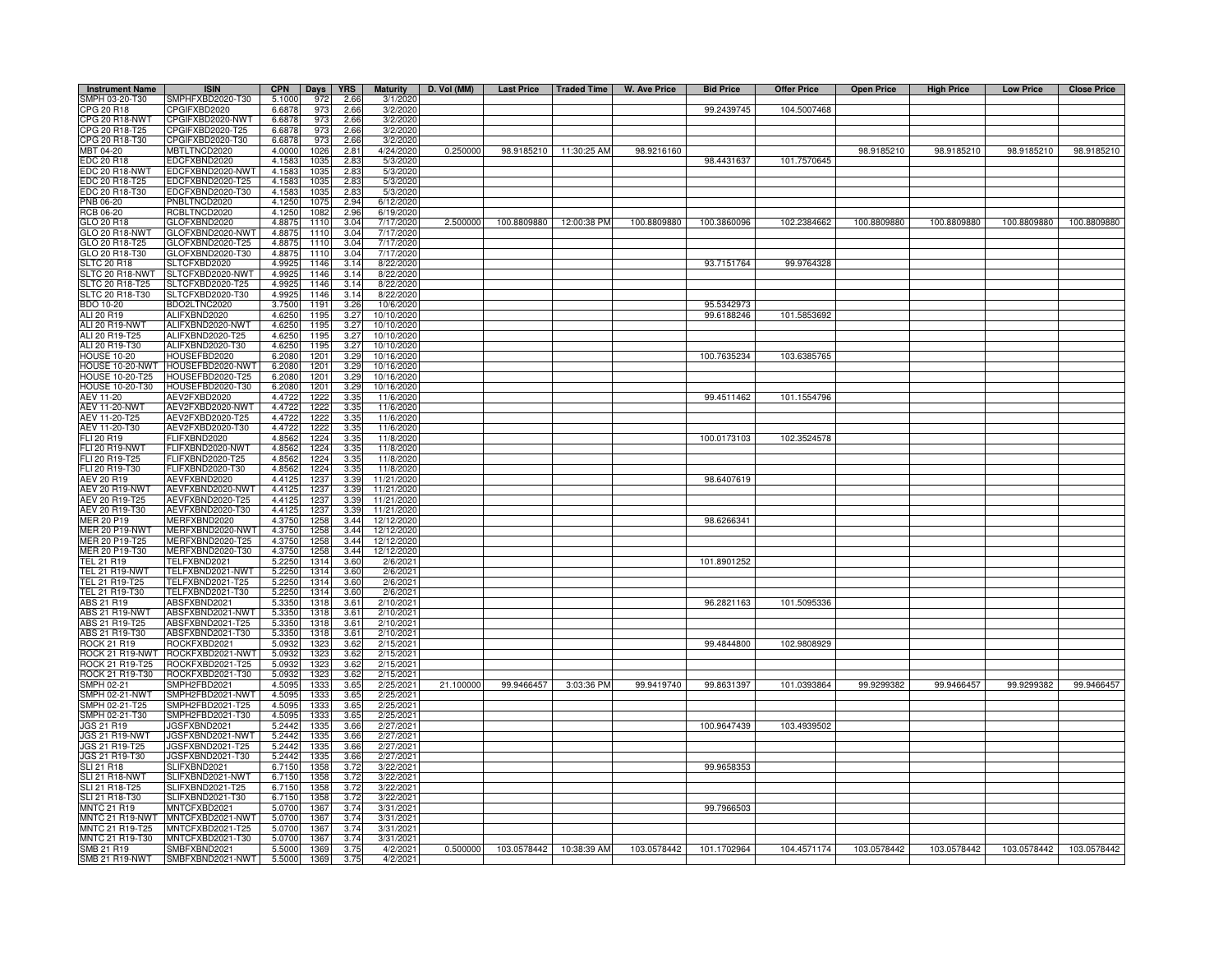| <b>Instrument Name</b>                  | <b>ISIN</b>                                        | <b>CPN</b>       | Days         | <b>YRS</b>   | <b>Maturity</b>          | D. Vol (MM) |             |                        | Last Price   Traded Time   W. Ave Price | <b>Bid Price</b> | <b>Offer Price</b> | <b>Open Price</b> | <b>High Price</b> | <b>Low Price</b> | <b>Close Price</b> |
|-----------------------------------------|----------------------------------------------------|------------------|--------------|--------------|--------------------------|-------------|-------------|------------------------|-----------------------------------------|------------------|--------------------|-------------------|-------------------|------------------|--------------------|
| SMB 21 R19-T25                          | SMBFXBND2021-T25                                   | 5.5000           | 1369         | 3.75         | 4/2/2021                 |             |             |                        |                                         |                  |                    |                   |                   |                  |                    |
| SMB 21 R19-T30                          | SMBFXBND2021-T30                                   | 5.5000           | 1369         | 3.75         | 4/2/202                  |             |             |                        |                                         |                  |                    |                   |                   |                  |                    |
| LBP 04-21                               | BPLTNCD2021                                        | 3.7500           | 1376         | 3.77         | 4/9/2021                 |             |             |                        |                                         |                  |                    |                   |                   |                  |                    |
| <b>VLL 21 R19</b>                       | VLLFXBND2021                                       | 5.9437           | 1406         | 3.85         | 5/9/2021                 |             |             |                        |                                         | 96.4589586       | 103.2841407        |                   |                   |                  |                    |
| VLL 21 R19-NWT                          | VLLFXBND2021-NWT                                   | 5.9437<br>5.9437 | 1406         | 3.85         | 5/9/202                  |             |             |                        |                                         |                  |                    |                   |                   |                  |                    |
| VLL 21 R19-T25<br><b>VLL 21 R19-T30</b> | VLLFXBND2021-T25<br>/LLFXBND2021-T30               | 5.9437           | 1406<br>1406 | 3.85<br>3.85 | 5/9/202<br>5/9/202       |             |             |                        |                                         |                  |                    |                   |                   |                  |                    |
| AC 05-21                                | ACFXBOND2021                                       | 6.8000           | 1409         | 3.86         | 5/12/2021                |             |             |                        |                                         | 105.7376385      | 109.2143582        |                   |                   |                  |                    |
| AC 05-21-NWT                            | ACFXBOND2021-NWT                                   | 6.8000           | 1409         | 3.86         | 5/12/202                 |             |             |                        |                                         |                  |                    |                   |                   |                  |                    |
| AC 05-21-T25                            | ACFXBOND2021-T25                                   | 6.8000           | 1409         | 3.86         | 5/12/2021                |             |             |                        |                                         |                  |                    |                   |                   |                  |                    |
| AC 05-21-T30                            | ACFXBOND2021-T30                                   | 6.8000           | 1409         | 3.86         | 5/12/2021                |             |             |                        |                                         |                  |                    |                   |                   |                  |                    |
| SM 21 R19                               | SMICFXBD2021                                       | 5.2958           | 1416         | 3.88         | 5/19/2021                |             |             |                        |                                         | 97.7568283       |                    |                   |                   |                  |                    |
| <b>SM 21 R19-NWT</b>                    | SMICFXBD2021-NWT                                   | 5.2958           | 1416         | 3.88         | 5/19/2021                |             |             |                        |                                         |                  |                    |                   |                   |                  |                    |
| SM 21 R19-T25                           | SMICFXBD2021-T25                                   | 5.2958           | 1416         | 3.88         | 5/19/2021                |             |             |                        |                                         |                  |                    |                   |                   |                  |                    |
| SM 21 R19-T30<br>CHI 21 R19             | SMICFXBD2021-T30<br>CHIFXBND2021                   | 5.2958<br>5.3200 | 1416<br>1434 | 3.88<br>3.93 | 5/19/202<br>6/6/202      |             |             |                        |                                         | 101.1235550      |                    |                   |                   |                  |                    |
| CHI 21 R19-NWT                          | CHIFXBND2021-NWT                                   | 5.3200           | 1434         | 3.93         | 6/6/202                  |             |             |                        |                                         |                  |                    |                   |                   |                  |                    |
| CHI 21 R19-T25                          | CHIFXBND2021-T25                                   | 5.3200           | 1434         | 3.93         | 6/6/202                  |             |             |                        |                                         |                  |                    |                   |                   |                  |                    |
| CHI 21 R19-T30                          | CHIFXBND2021-T30                                   | 5.3200           | 1434         | 3.93         | 6/6/202                  |             |             |                        |                                         |                  |                    |                   |                   |                  |                    |
| <b>SMCGP 21 R19</b>                     | SMCGPFBD2021                                       | 4.3458           | 1469         | 4.02         | 7/11/202                 | 1.480000    |             | 99.4350632 10:44:06 AM | 99.4350632                              | 96.7400365       | 99.8007128         | 99.4350632        | 99.4350632        | 99.4350632       | 99.4350632         |
| SMCGP 21 R19-NW                         | SMCGPFBD2021-NWT                                   | 4.3458           | 1469         | 4.02         | 7/11/202                 |             |             |                        |                                         |                  |                    |                   |                   |                  |                    |
| SMCGP 21 R19-T25                        | SMCGPFBD2021-T25                                   | 4.3458           | 1469         | 4.02         | 7/11/202                 |             |             |                        |                                         |                  |                    |                   |                   |                  |                    |
| SMCGP 21 R19-T30                        | SMCGPFBD2021-T30                                   | 4.3458           | 1469         | 4.02         | 7/11/202                 |             |             |                        |                                         |                  |                    |                   |                   |                  |                    |
| <b>GTCAP 21 R19</b><br>GTCAP 21 R19-NWT | GTCFXBND2021<br>GTCFXBND2021-NWT                   | 5.1965<br>5.1965 | 1496<br>1496 | 4.10<br>4.10 | 8/7/202<br>8/7/202       |             |             |                        |                                         | 96.3934024       |                    |                   |                   |                  |                    |
| GTCAP 21 R19-T25                        | GTCFXBND2021-T25                                   | 5.1965           | 1496         | 4.10         | 8/7/202                  |             |             |                        |                                         |                  |                    |                   |                   |                  |                    |
| GTCAP 21 R19-T30                        | GTCFXBND2021-T30                                   | 5.1965           | 1496         | 4.10         | 8/7/202                  |             |             |                        |                                         |                  |                    |                   |                   |                  |                    |
| SMPH 21 R19                             | MPHFXBD2021                                        | 5.2006           | 1521         | 4.16         | 9/1/202                  |             |             |                        |                                         | 99.0750545       |                    |                   |                   |                  |                    |
| SMPH 21 R19-NWT                         | MPHFXBD2021-NWT                                    | 5.2006           | 1521         | 4.16         | 9/1/202                  |             |             |                        |                                         |                  |                    |                   |                   |                  |                    |
| MPH 21 R19-T25                          | MPHFXBD2021-T25                                    | 5.2006           | 1521         | 4.16         | 9/1/202                  |             |             |                        |                                         |                  |                    |                   |                   |                  |                    |
| SMPH 21 R19-T30                         | MPHFXBD2021-T30                                    | 5.2006           | 1521         | 4.16         | 9/1/202                  |             |             |                        |                                         |                  |                    |                   |                   |                  |                    |
| CPG 21 R20<br>CPG 21 R20-NWT            | PGIFXBD2021<br>CPGIFXBD2021-NWT                    | 6.9758<br>6.9758 | 1522         | 4.17<br>4.17 | 9/2/2021                 |             |             |                        |                                         | 99.9098298       |                    |                   |                   |                  |                    |
| CPG 21 R20-T25                          | PGIFXBD2021-T25                                    | 6.9758           | 1522<br>1522 | 4.17         | 9/2/2021<br>9/2/202      |             |             |                        |                                         |                  |                    |                   |                   |                  |                    |
| CPG 21 R20-T30                          | CPGIFXBD2021-T30                                   | 6.9758           | 1522         | 4.17         | 9/2/2021                 |             |             |                        |                                         |                  |                    |                   |                   |                  |                    |
| AP 21 R19                               | APCFXBND2021                                       | 5.2050           | 1530         | 4.19         | 9/10/202                 |             |             |                        |                                         | 98.9019464       |                    |                   |                   |                  |                    |
| AP 21 R19-NWT                           | APCFXBND2021-NWT                                   | 5.2050           | 153          | 4.19         | 9/10/202                 |             |             |                        |                                         |                  |                    |                   |                   |                  |                    |
| AP 21 R19-T25                           | APCFXBND2021-T25                                   | 5.2050           | 1530         | 4.19         | 9/10/2021                |             |             |                        |                                         |                  |                    |                   |                   |                  |                    |
| AP 21 R19-T30                           | APCFXBND2021-T30                                   | 5.2050           | 1530         | 4.19         | 9/10/2021                |             |             |                        |                                         |                  |                    |                   |                   |                  |                    |
| PCOR 21 R19<br><b>PCOR 21 R19-NWT</b>   | PCORFXBD2021<br>PCORFXBD2021-NWT                   | 4.0032<br>4.0032 | 1577<br>157  | 4.32<br>4.32 | 10/27/2021<br>10/27/2021 |             |             |                        |                                         | 98.6407741       | 98.8353250         |                   |                   |                  |                    |
| PCOR 21 R19-T25                         | PCORFXBD2021-T25                                   | 4.0032           | 1577         | 4.32         | 10/27/2021               |             |             |                        |                                         |                  |                    |                   |                   |                  |                    |
| <b>COR 21 R19-T30</b>                   | PCORFXBD2021-T30                                   | 4.0032           | 157          | 4.32         | 10/27/2021               |             |             |                        |                                         |                  |                    |                   |                   |                  |                    |
| <b>JBT 11-21</b>                        | <b>MBTLTNCD2021</b>                                | 4.2500           | 1602         | 4.39         | 11/21/202                |             |             |                        |                                         |                  |                    |                   |                   |                  |                    |
| FLI 21 R20                              | FLIFXBND2021                                       | 5.4000           | 1615         | 4.42         | 12/4/2021                |             |             |                        |                                         | 100.5862867      | 104.4043505        |                   |                   |                  |                    |
| <b>FLI 21 R20-NWT</b>                   | FLIFXBND2021-NWT                                   | 5.4000           | 1615         | 4.42         | 12/4/2021                |             |             |                        |                                         |                  |                    |                   |                   |                  |                    |
| FLI 21 R20-T25                          | FLIFXBND2021-T25                                   | 5.4000           | 1615         | 442          | 12/4/2021                |             |             |                        |                                         |                  |                    |                   |                   |                  |                    |
| FLI 21 R20-T30<br>RLC 02-22             | -LIFXBND2021-T30<br>RLCFXBND2022                   | 5.4000<br>4.8000 | 161<br>1696  | 4.42<br>4.64 | 12/4/2021<br>2/23/202    |             |             |                        |                                         | 95.6828128       | 101.6567705        |                   |                   |                  |                    |
| <b>RLC 02-22-NWT</b>                    | RLCFXBND2022-NWT                                   | 4.8000           | 1696         | 4.64         | 2/23/202                 |             |             |                        |                                         |                  |                    |                   |                   |                  |                    |
| RLC 02-22-T25                           | RLCFXBND2022-T25                                   | 4.8000           | 1696         | 4.64         | 2/23/202                 |             |             |                        |                                         |                  |                    |                   |                   |                  |                    |
| RLC 02-22-T30                           | RLCFXBND2022-T30                                   | 4.8000           | 1696         | 4.64         | 2/23/2022                |             |             |                        |                                         |                  |                    |                   |                   |                  |                    |
| <b>SMC 22 R20</b>                       | SMCFXBND2022                                       | 4.8243           | 1702         | 4.66         | 3/1/2022                 | 2.000000    | 101.4606614 | 2:38:22 PM             | 101.4606614                             | 95.9587001       |                    | 101.4606614       | 101.4606614       | 101.4606614      | 101.4606614        |
| <b>SMC 22 R20-NWT</b>                   | SMCFXBND2022-NWT                                   | 4.8243           | 1702         | 4.66         | 3/1/202                  |             |             |                        |                                         |                  |                    |                   |                   |                  |                    |
| SMC 22 R20-T25                          | MCFXBND2022-T25                                    | 4.8243           | 1702         | 4.66         | 3/1/202                  |             |             |                        |                                         |                  |                    |                   |                   |                  |                    |
| SMC 22 R20-T30<br>SMB 22 R19            | MCFXBND2022-T30<br>MBFXBND2022                     | 4.8243<br>6.6000 | 1702<br>1734 | 4.66<br>4.75 | 3/1/202<br>4/2/202       |             |             |                        |                                         | 97.4134344       | 107.9911561        |                   |                   |                  |                    |
| SMB 22 R19-NWT                          | MBFXBND2022-NWT                                    | 6,6000           | 1734         | 4.75         | 4/2/202                  |             |             |                        |                                         |                  |                    |                   |                   |                  |                    |
| SMB 22 R19-T25                          | MBFXBND2022-T25                                    | 6.6000           | 1734         | 4.75         | 4/2/202                  |             |             |                        |                                         |                  |                    |                   |                   |                  |                    |
| SMB 22 R19-T30                          | MBFXBND2022-T30                                    | 6.6000           | 1734         | 4.75         | 4/2/2022                 |             |             |                        |                                         |                  |                    |                   |                   |                  |                    |
| SMC 04-22 R20                           | SMC2FXBD2022                                       | 5.1923           | 1739         | 4.76         | 4/7/2022                 | 13.000000   | 101.5537753 | 3:15:04 PM             | 101.5402332                             | 92.9263140       |                    | 101.5324362       | 101.5537753       | 101.5324362      | 101.5537753        |
| SMC 04-22 R20-NWT                       | SMC2FXBD2022-NWT                                   | 5.1923           | 1739         | 4.76         | 4/7/2022                 |             |             |                        |                                         |                  |                    |                   |                   |                  |                    |
|                                         | SMC 04-22 R20-T25 SMC2FXBD2022-T25                 | 5.1923           | 1739         | 4.76         | 4/7/2022                 |             |             |                        |                                         |                  |                    |                   |                   |                  |                    |
| ALI 22 R19                              | SMC 04-22 R20-T30 SMC2FXBD2022-T30<br>ALIFXBND2022 | 5.1923<br>6.0000 | 1739<br>1759 | 4.76<br>4.82 | 4/7/2022<br>4/27/2022    |             |             |                        |                                         | 103.8787058      | 106.8695329        |                   |                   |                  |                    |
| ALI 22 R19-NWT                          | ALIFXBND2022-NWT                                   | 6.0000           | 1759         | 4.82         | 4/27/2022                |             |             |                        |                                         |                  |                    |                   |                   |                  |                    |
| ALI 22 R19-T25                          | ALIFXBND2022-T25                                   | 6.0000           | 1759         | 4.82         | 4/27/2022                |             |             |                        |                                         |                  |                    |                   |                   |                  |                    |
| ALI 22 R19-T30                          | ALIFXBND2022-T30                                   | 6.0000           | 1759         | 4.82         | 4/27/2022                |             |             |                        |                                         |                  |                    |                   |                   |                  |                    |
| ALI 22 4.5                              | ALI2FXBD2022                                       | 4.5000           | 1761         | 4.82         | 4/29/2022                | 2.000000    | 97.8714140  | 9:06:24 AM             | 97.8745145                              | 98.0841000       | 100.4246610        | 97.8714140        | 97.8714140        | 97.8714140       | 97.8714140         |
| ALI 22 4.5-NWT                          | ALI2FXBD2022-NWT                                   | 4.5000           | 1761         | 4.82         | 4/29/202                 |             |             |                        |                                         |                  |                    |                   |                   |                  |                    |
| ALI 22 4.5-T25<br>ALI 22 4.5-T30        | ALI2FXBD2022-T25<br>ALI2FXBD2022-T30               | 4.5000<br>4.5000 | 1761<br>1761 | 4.82<br>4.82 | 4/29/2022<br>4/29/202    |             |             |                        |                                         |                  |                    |                   |                   |                  |                    |
| PSB 04-22                               | PSBLTNCD2022                                       | 3.5000           | 1762         | 4.82         | 4/30/2022                |             |             |                        |                                         |                  |                    |                   |                   |                  |                    |
| CHIB 05-22                              | CHIBLTNC2022                                       | 3.2500           | 1780         | 4.8          | 5/18/202                 |             |             |                        |                                         |                  |                    |                   |                   |                  |                    |
| <b>SLTC 22 R20</b>                      | SLTCFXBD2022                                       | 5.5796           | 1784         | 4.88         | 5/22/2022                |             |             |                        |                                         | 94.6594942       | 105.1589191        |                   |                   |                  |                    |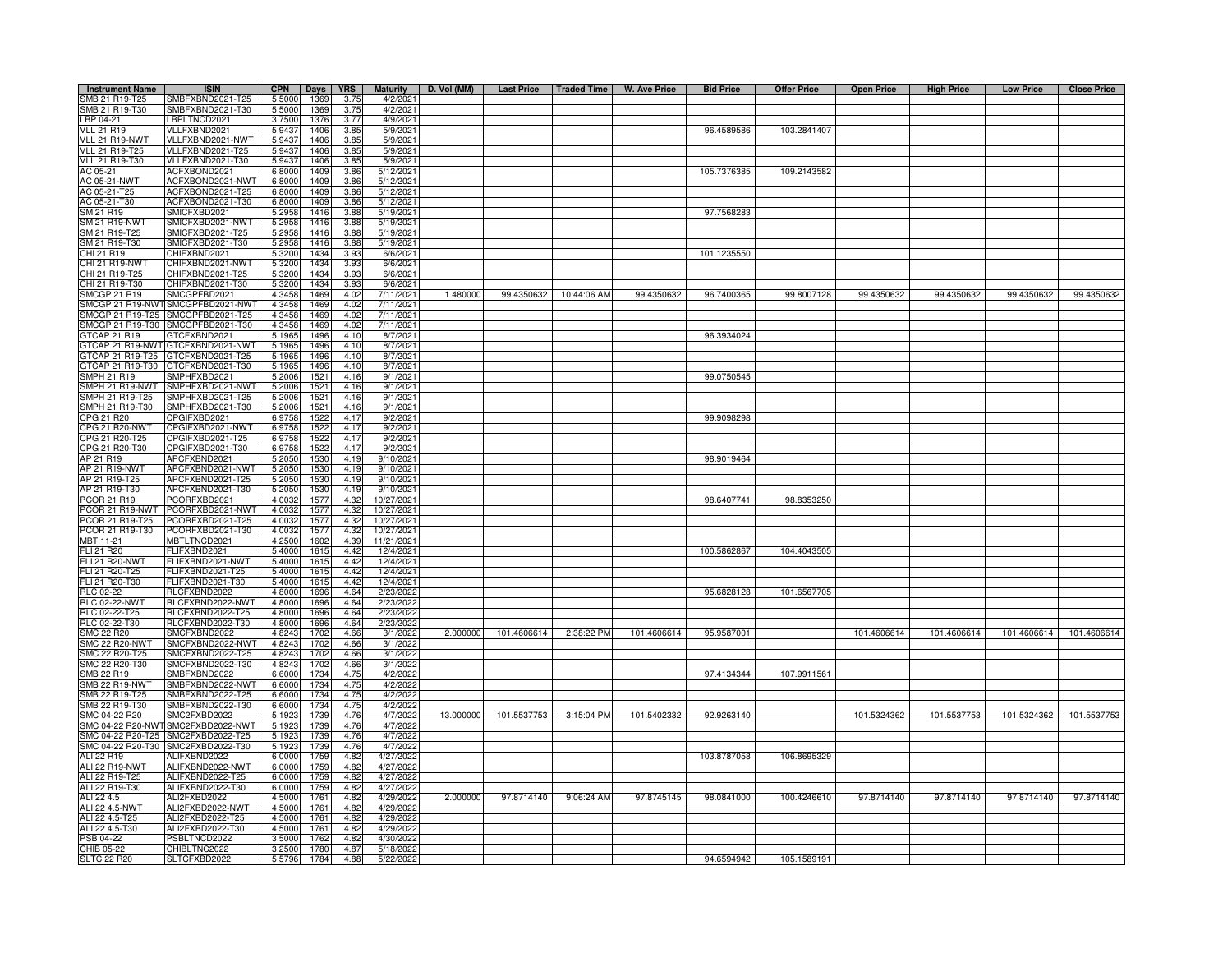| <b>Instrument Name</b>  | <b>ISIN</b>                       | <b>CPN</b>        | Days | <b>YRS</b> | <b>Maturity</b> | D. Vol (MM) | Last Price   Traded Time |             | W. Ave Price | <b>Bid Price</b> | <b>Offer Price</b> | <b>Open Price</b> | <b>High Price</b> | <b>Low Price</b> | <b>Close Price</b> |
|-------------------------|-----------------------------------|-------------------|------|------------|-----------------|-------------|--------------------------|-------------|--------------|------------------|--------------------|-------------------|-------------------|------------------|--------------------|
| SLTC 22 R20-NWT         | SLTCFXBD2022-NWT                  | 5.5796            | 1784 | 4.88       | 5/22/2022       |             |                          |             |              |                  |                    |                   |                   |                  |                    |
| SLTC 22 R20-T25         | SLTCFXBD2022-T25                  | 5.5796            | 1784 | 4.88       | 5/22/2022       |             |                          |             |              |                  |                    |                   |                   |                  |                    |
| SLTC 22 R20-T30         | SLTCFXBD2022-T30                  | 5.5796            | 1784 | 4.88       | 5/22/2022       |             |                          |             |              |                  |                    |                   |                   |                  |                    |
| PNB 06-22               | PNBLTNCD2022                      | 3.2500            | 1799 | 4.93       | 6/6/2022        |             |                          |             |              |                  |                    |                   |                   |                  |                    |
| <b>HOUSE 22 R20</b>     | HOUSEFBD2022                      | 6.1310            | 1839 | 5.03       | 7/16/2022       |             |                          |             |              | 97.3741880       |                    |                   |                   |                  |                    |
| HOUSE 22 R20-NWT        | HOUSEFBD2022-NWT                  | 6.1310            | 1839 | 5.03       | 7/16/2022       |             |                          |             |              |                  |                    |                   |                   |                  |                    |
| <b>HOUSE 22 R20-T25</b> | HOUSEFBD2022-T25                  | 6.1310            | 1839 | 5.03       | 7/16/2022       |             |                          |             |              |                  |                    |                   |                   |                  |                    |
| <b>HOUSE 22 R20-T30</b> | HOUSEFBD2022-T30                  | 6.1310            | 1839 | 5.03       | 7/16/2022       |             |                          |             |              |                  |                    |                   |                   |                  |                    |
| SM 22 R19               | SMICFXBD2022                      | 6.9442            | 183  | 5.03       | 7/16/202        |             |                          |             |              | 109.7233410      | 110.9026225        |                   |                   |                  |                    |
| <b>SM 22 R19-NWT</b>    | SMICFXBD2022-NWT                  | 6.9442            | 1839 | 5.03       | 7/16/2022       |             |                          |             |              |                  |                    |                   |                   |                  |                    |
| SM 22 R19-T25           | SMICFXBD2022-T25                  | 6.9442            | 1839 | 5.03       | 7/16/2022       |             |                          |             |              |                  |                    |                   |                   |                  |                    |
| SM 22 R19-T30           | SMICFXBD2022-T30                  | 6.9442            | 1839 | 5.03       | 7/16/2022       |             |                          |             |              |                  |                    |                   |                   |                  |                    |
| AEV 22 R20              | AEVFXBND2022                      | 5.005             | 1860 | 5.09       | 8/6/2022        |             |                          |             |              | 100.0232301      |                    |                   |                   |                  |                    |
| AEV 22 R20-NWT          | AEVFXBND2022-NWT                  | 5.005             | 1860 | 5.09       | 8/6/2022        |             |                          |             |              |                  |                    |                   |                   |                  |                    |
| AEV 22 R20-T25          | AEVFXBND2022-T25                  | 5.005             | 1860 | 5.09       | 8/6/2022        |             |                          |             |              |                  |                    |                   |                   |                  |                    |
| AEV 22 R20-T30          | AEVFXBND2022-T30                  | 5.005             | 1860 | 5.09       | 8/6/2022        |             |                          |             |              |                  |                    |                   |                   |                  |                    |
| <b>ELI 22 R20</b>       | FLIFXBND2022                      | 5.356             | 1874 | 5.13       | 8/20/2022       |             |                          |             |              | 100.2510496      |                    |                   |                   |                  |                    |
| <b>FLI 22 R20-NWT</b>   | FLIFXBND2022-NWT                  | 5.356             | 1874 | 5.13       | 8/20/2022       |             |                          |             |              |                  |                    |                   |                   |                  |                    |
| FLI 22 R20-T25          | FLIFXBND2022-T25                  | 5.356             | 1874 | 5.13       | 8/20/2022       |             |                          |             |              |                  |                    |                   |                   |                  |                    |
| FLI 22 R20-T30          | FLIFXBND2022-T30                  | 5.356             | 1874 | 5.13       | 8/20/2022       |             |                          |             |              |                  |                    |                   |                   |                  |                    |
| EW 09-22                | EWBLTNCD2022                      | 4.0000            | 1906 | 5.22       | 9/21/2022       |             |                          |             |              |                  |                    |                   |                   |                  |                    |
| PNB 10-22               | PNB2LTNC2022                      | 3.7500            | 1942 | 5.32       | 10/27/202       |             |                          |             |              |                  |                    |                   |                   |                  |                    |
| CHIB 12-22              | CHIB2LTN2022                      | 3.6500            | 1978 | 5.42       | 12/2/2022       |             |                          |             |              |                  |                    |                   |                   |                  |                    |
| <b>RBANK 12-22</b>      | RBANKLTN2022                      | 4.1250            | 1992 | 5.45       | 12/16/2022      |             |                          |             |              |                  |                    |                   |                   |                  |                    |
| GTCAP 23 R20            | GTCFXBND2023                      | 5.0937            | 2065 | 5.65       | 2/27/2023       |             |                          |             |              | 95.3574715       |                    |                   |                   |                  |                    |
|                         | GTCAP 23 R20-NWT GTCFXBND2023-NWT | 5.0937            | 2065 | 5.65       | 2/27/2023       |             |                          |             |              |                  |                    |                   |                   |                  |                    |
| GTCAP 23 R20-T25        | GTCFXBND2023-T25                  | 5.093             | 2065 | 5.65       | 2/27/2023       |             |                          |             |              |                  |                    |                   |                   |                  |                    |
| GTCAP 23 R20-T30        | GTCFXBND2023-T30                  | 5.093             | 2065 | 5.65       | 2/27/2023       |             |                          |             |              |                  |                    |                   |                   |                  |                    |
| EDC 23 R19              | EDCFXBND2023                      | 4.731             | 2130 | 5.83       | 5/3/202         |             |                          |             |              | 92.8932009       |                    |                   |                   |                  |                    |
| EDC 23 R19-NWT          | EDCFXBND2023-NWT                  | 4.7312            | 2130 | 5.83       | 5/3/2023        |             |                          |             |              |                  |                    |                   |                   |                  |                    |
| EDC 23 R19-T25          | EDCFXBND2023-T25                  | 4.7312            | 2130 | 5.83       | 5/3/2023        |             |                          |             |              |                  |                    |                   |                   |                  |                    |
| EDC 23 R19-T30          | EDCFXBND2023-T30                  | 4.73 <sup>1</sup> | 2130 | 5.83       | 5/3/2023        |             |                          |             |              |                  |                    |                   |                   |                  |                    |
| AC 23 R22               | ACFXBOND2023                      | 3.920             | 2195 | 6.01       | 7/7/2023        | 10.505000   | 96.9599363               | 3:01:42 PM  | 96.9661316   | 93.4282551       | 97.4765808         | 97.0888091        | 97.0888091        | 96.9599363       | 96.9599363         |
| AC 23 R22-NWT           | ACFXBOND2023-NWT                  | 3.920             | 219  | 6.01       | 7/7/202         |             |                          |             |              |                  |                    |                   |                   |                  |                    |
| AC 23 R22-T25           | ACFXBOND2023-T25                  | 3.9200            | 2195 | 6.01       | 7/7/202         |             |                          |             |              |                  |                    |                   |                   |                  |                    |
| AC 23 R22-T30           | ACFXBOND2023-T30                  | 3.9200            | 2195 | 6.01       | 7/7/202         |             |                          |             |              |                  |                    |                   |                   |                  |                    |
| SMCGP 23 R21            | SMCGPFBD2023                      | 4.757             | 219  | 6.02       | 7/11/202        |             |                          |             |              | 97.4706303       |                    |                   |                   |                  |                    |
| SMCGP 23 R21-NWT        | SMCGPFBD2023-NWT                  | 4.757             | 2199 | 6.02       | 7/11/2023       |             |                          |             |              |                  |                    |                   |                   |                  |                    |
| SMCGP 23 R21-T25        | SMCGPFBD2023-T25                  | 4.757             | 2199 | 6.02       | 7/11/2023       |             |                          |             |              |                  |                    |                   |                   |                  |                    |
| MCGP 23 R21-T30         | SMCGPFBD2023-T30                  | 4.757             | 2199 | 6.02       | 7/11/2023       |             |                          |             |              |                  |                    |                   |                   |                  |                    |
| <b>GLO 23 R20</b>       | GLOFXBND2023                      | 5.279             | 2205 | 6.04       | 7/17/2023       |             |                          |             |              | 97.6110884       | 103.4287517        |                   |                   |                  |                    |
| <b>GLO 23 R20-NWT</b>   | GLOFXBND2023-NWT                  | 5.279             | 2205 | 6.04       | 7/17/2023       |             |                          |             |              |                  |                    |                   |                   |                  |                    |
| GLO 23 R20-T25          | GLOFXBND2023-T25                  | 5.279             | 2205 | 6.04       | 7/17/202        |             |                          |             |              |                  |                    |                   |                   |                  |                    |
| GLO 23 R20-T30          | GLOFXBND2023-T30                  | 5.279             | 220  | 6.04       | 7/17/2023       |             |                          |             |              |                  |                    |                   |                   |                  |                    |
| MBT 09-23               | MBTLTNCD2023                      | 3.500             | 2269 | 6.21       | 9/19/2023       | 1.000000    | 92.6811303               | 10:14:42 AM | 92.6894079   |                  |                    | 92.6811303        | 92.6811303        | 92.6811303       | 92.6811303         |
| ALI 23 R22              | ALIFXBND2023                      | 3.891             | 2287 | 6.26       | 10/7/2023       |             |                          |             |              | 92.8237241       |                    |                   |                   |                  |                    |
| <b>ALI 23 R22-NWT</b>   | ALIFXBND2023-NWT                  | 3.891             | 2287 | 6.26       | 10/7/2023       |             |                          |             |              |                  |                    |                   |                   |                  |                    |
| ALI 23 R22-T25          | ALIFXBND2023-T25                  | 3.891             | 2287 | 6.26       | 10/7/2023       |             |                          |             |              |                  |                    |                   |                   |                  |                    |
| ALI 23 R22-T30          | ALIFXBND2023-T30                  | 3.891             | 2287 | 6.26       | 10/7/202        |             |                          |             |              |                  |                    |                   |                   |                  |                    |
| PCOR 23 R21             | PCORFXBD2023                      | 4.5219            | 2307 | 6.32       | 10/27/2023      |             |                          |             |              | 91.2826155       | 101.4981784        |                   |                   |                  |                    |
| PCOR 23 R21-NWT         | PCORFXBD2023-NWT                  | 4.5219            | 2307 | 6.32       | 10/27/2023      |             |                          |             |              |                  |                    |                   |                   |                  |                    |
| PCOR 23 R21-T25         | PCORFXBD2023-T25                  | 4.5219            | 2307 | 6.32       | 10/27/2023      |             |                          |             |              |                  |                    |                   |                   |                  |                    |
| PCOR 23 R21-T30         | PCORFXBD2023-T30                  | 4.5219            | 2307 | 6.32       | 10/27/2023      |             |                          |             |              |                  |                    |                   |                   |                  |                    |
| <b>FLI 23 R20</b>       | FLIFXBND2023                      | 5.433             | 2319 | 6.35       | 11/8/2023       |             |                          |             |              | 97.0245632       |                    |                   |                   |                  |                    |
| <b>FLI 23 R20-NWT</b>   | FLIFXBND2023-NWT                  | 5.4333            | 2319 | 6.35       | 11/8/202        |             |                          |             |              |                  |                    |                   |                   |                  |                    |
| FLI 23 R20-T25          | FLIFXBND2023-T25                  | 5.4333            | 2319 | 6.35       | 11/8/202        |             |                          |             |              |                  |                    |                   |                   |                  |                    |
| FLI 23 R20-T30          | FLIFXBND2023-T30                  | 5.433             | 2319 | 6.35       | 11/8/202        |             |                          |             |              |                  |                    |                   |                   |                  |                    |
| AEV 23 R20              | AEVFXBND2023                      | 4.6188            | 2332 | 6.38       | 11/21/2023      |             |                          |             |              | 95.0214333       |                    |                   |                   |                  |                    |
| <b>AEV 23 R20-NWT</b>   | AEVFXBND2023-NWT                  | 4.6188            | 2332 | 6.38       | 11/21/2023      |             |                          |             |              |                  |                    |                   |                   |                  |                    |
| AEV 23 R20-T25          | AEVFXBND2023-T25                  | 4.6188            | 2332 | 6.38       | 11/21/2023      |             |                          |             |              |                  |                    |                   |                   |                  |                    |
| AEV 23 R20-T30          | AEVFXBND2023-T30                  | 4.6188            | 2332 | 6.38       | 11/21/2023      |             |                          |             |              |                  |                    |                   |                   |                  |                    |
| SM 23 R21               | SMICFXBD2023                      | 5.1590            | 235  | 6.43       | 12/9/202        |             |                          |             |              | 98.4345689       |                    |                   |                   |                  |                    |
| SM 23 R21-NWT           | SMICFXBD2023-NWT                  | 5.1590            | 2350 | 6.43       | 12/9/2023       |             |                          |             |              |                  |                    |                   |                   |                  |                    |
| SM 23 R21-T25           | SMICFXBD2023-T25                  | 5.1590            | 2350 | 6.43       | 12/9/2023       |             |                          |             |              |                  |                    |                   |                   |                  |                    |
| SM 23 R21-T30           | SMICFXBD2023-T30                  | 5.1590            | 2350 | 6.43       | 12/9/2023       |             |                          |             |              |                  |                    |                   |                   |                  |                    |
| FDC 24 R21              | FDCFXBND2024                      | 6.1458            | 2396 | 6.56       | 1/24/2024       |             |                          |             |              | 105.2255948      | 106.0836571        |                   |                   |                  |                    |
| <b>FDC 24 R21-NWT</b>   | FDCFXBND2024-NWT                  | 6.1458            | 2396 | 6.56       | 1/24/2024       |             |                          |             |              |                  |                    |                   |                   |                  |                    |
| FDC 24 R21-T25          | FDCFXBND2024-T25                  | 6.1458            | 2396 | 6.56       | 1/24/2024       |             |                          |             |              |                  |                    |                   |                   |                  |                    |
| FDC 24 R21-T30          | FDCFXBND2024-T30                  | 6.145             | 2396 | 6.56       | 1/24/2024       |             |                          |             |              |                  |                    |                   |                   |                  |                    |
| ALI 24 R20              | ALIFXBND2024                      | 5.0000            | 2402 | 6.58       | 1/30/2024       |             |                          |             |              | 100.8320611      | 102.2438322        |                   |                   |                  |                    |
| <b>ALI 24 R20-NWT</b>   | ALIFXBND2024-NWT                  | 5.0000            | 2402 | 6.58       | 1/30/2024       |             |                          |             |              |                  |                    |                   |                   |                  |                    |
| ALI 24 R20-T25          | ALIFXBND2024-T25                  | 5.000             | 2402 | 6.58       | 1/30/2024       |             |                          |             |              |                  |                    |                   |                   |                  |                    |
| ALI 24 R20-T30          | ALIFXBND2024-T30                  | 5.000             | 2402 | 6.58       | 1/30/2024       |             |                          |             |              |                  |                    |                   |                   |                  |                    |
| <b>TEL 24 R21</b>       | TELFXBND2024                      | $5.28^{\circ}$    | 2409 | 6.60       | 2/6/2024        |             |                          |             |              | 100.7279846      |                    |                   |                   |                  |                    |
| <b>TEL 24 R21-NWT</b>   | TELFXBND2024-NWT                  | 5.2813            | 2409 | 6.60       | 2/6/2024        |             |                          |             |              |                  |                    |                   |                   |                  |                    |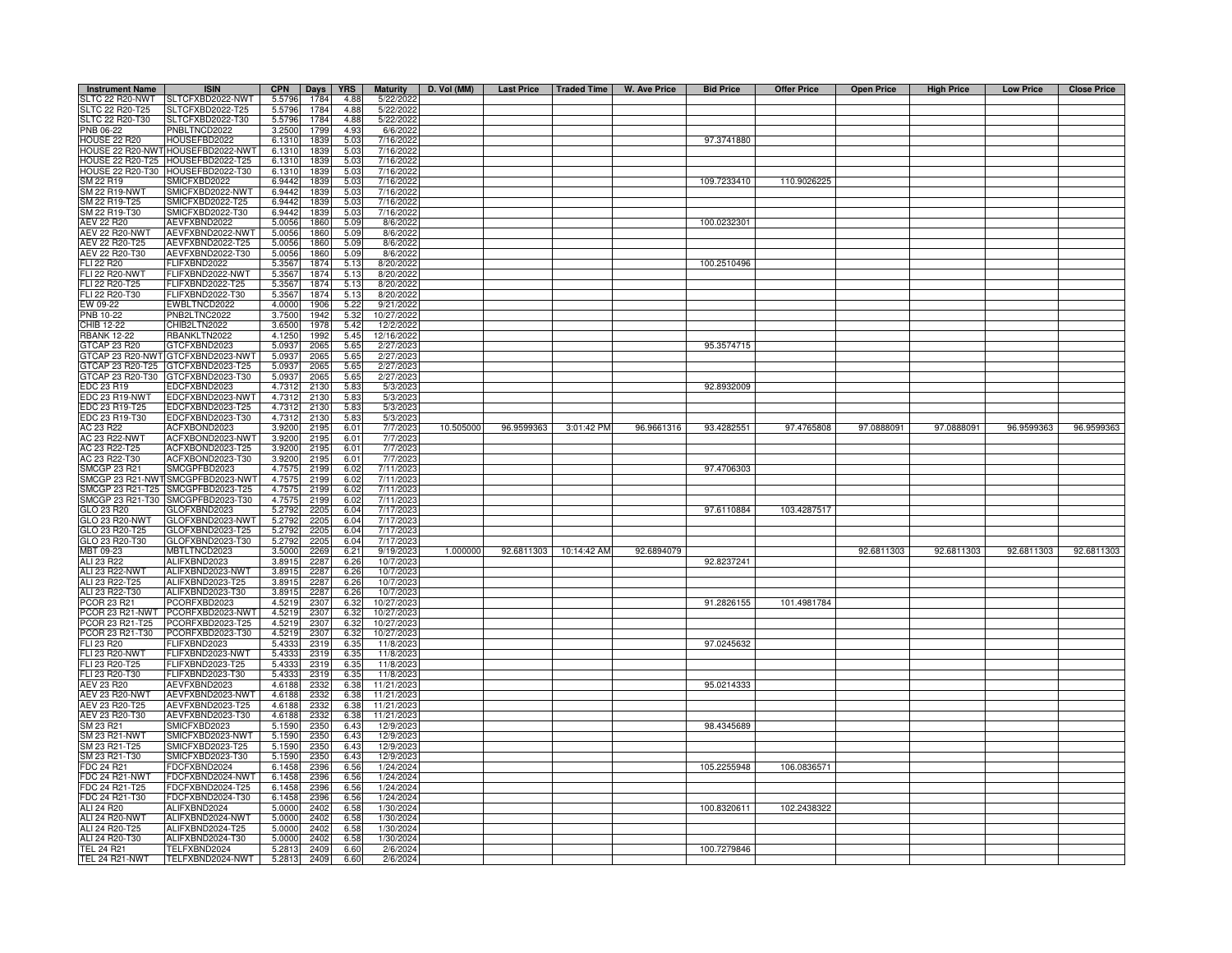| <b>Instrument Name</b>                       | <b>ISIN</b>                          | <b>CPN</b>       | Days         | <b>YRS</b>    | <b>Maturity</b>      | D. Vol (MM) |             |            | Last Price   Traded Time   W. Ave Price | <b>Bid Price</b> | <b>Offer Price</b> | <b>Open Price</b> | <b>High Price</b> | <b>Low Price</b> | <b>Close Price</b> |
|----------------------------------------------|--------------------------------------|------------------|--------------|---------------|----------------------|-------------|-------------|------------|-----------------------------------------|------------------|--------------------|-------------------|-------------------|------------------|--------------------|
| TEL 24 R21-T25                               | TELFXBND2024-T25                     | 5.2813           | 2409         | 6.60          | 2/6/2024             |             |             |            |                                         |                  |                    |                   |                   |                  |                    |
| TEL 24 R21-T30                               | TELFXBND2024-T30                     | 5.2813           | 2409         | 6.60          | 2/6/2024             |             |             |            |                                         |                  |                    |                   |                   |                  |                    |
| JGS 24 R20                                   | <b>JGSFXBND2024</b>                  | 5.3000           | 2430         | 6.65          | 2/27/2024            |             |             |            |                                         | 99.1650847       |                    |                   |                   |                  |                    |
| <b>JGS 24 R20-NWT</b>                        | JGSFXBND2024-NWT                     | 5.3000           | 2430         | 6.65          | 2/27/2024            |             |             |            |                                         |                  |                    |                   |                   |                  |                    |
| JGS 24 R20-T25                               | JGSFXBND2024-T25                     | 5.3000           | 2430         | 6.65          | 2/27/2024            |             |             |            |                                         |                  |                    |                   |                   |                  |                    |
| JGS 24 R20-T30                               | JGSFXBND2024-T30                     | 5.3000           | 2430         | 6.65          | 2/27/2024            |             |             |            |                                         |                  |                    |                   |                   |                  |                    |
| SMC 24 R22                                   | SMCFXBND2024                         | 5.2840           | 243          | 6.66          | 3/1/2024             |             |             |            |                                         | 94.7672805       |                    |                   |                   |                  |                    |
| <b>SMC 24 R22-NWT</b>                        | SMCFXBND2024-NWT                     | 5.2840           | 2433         | 6.66          | 3/1/2024             |             |             |            |                                         |                  |                    |                   |                   |                  |                    |
| SMC 24 R22-T25                               | SMCFXBND2024-T25                     | 5.2840           | 2433         | 6.66          | 3/1/202              |             |             |            |                                         |                  |                    |                   |                   |                  |                    |
| SMC 24 R22-T30                               | SMCFXBND2024-T30                     | 5.2840           | 243          | 6.66          | 3/1/2024             |             |             |            |                                         |                  |                    |                   |                   |                  |                    |
| TIESG 24 R22                                 | TIGFXBD2024                          | 5.8085           | 2455         | 6.72          | 3/23/2024            |             |             |            |                                         | 101.1603076      |                    |                   |                   |                  |                    |
| TIESG 24 R22-NW                              | TIGFXBD2024-NWT                      | 5.8085           | 245          | 6.72          | 3/23/2024            |             |             |            |                                         |                  |                    |                   |                   |                  |                    |
|                                              | STIESG 24 R22-T25 STIGFXBD2024-T25   | 5.8085           | 2455         | 6.72          | 3/23/2024            |             |             |            |                                         |                  |                    |                   |                   |                  |                    |
|                                              | STIESG 24 R22-T30 STIGFXBD2024-T30   | 5.8085           | 2455         | 6.72          | 3/23/2024            |             |             |            |                                         |                  |                    |                   |                   |                  |                    |
| MEG 24 R22                                   | MEGFXBND2024                         | 5.3535           | 2460         | 6.74          | 3/28/2024            | 2.000000    | 101.9924953 | 2:33:06 PM | 101.9924953                             | 101.4215610      |                    | 101.9924953       | 101.9924953       | 101.9924953      | 101.9924953        |
| <b>MEG 24 R22-NWT</b>                        | MEGFXBND2024-NWT                     | 5.3535           | 2460         | 6.74          | 3/28/2024            |             |             |            |                                         |                  |                    |                   |                   |                  |                    |
| MEG 24 R22-T25                               | MEGFXBND2024-T25                     | 5.3535           | 2460         | 6.74          | 3/28/2024            |             |             |            |                                         |                  |                    |                   |                   |                  |                    |
| MEG 24 R22-T30                               | MEGFXBND2024-T30                     | 5.3535           | 2460         | 6.74          | 3/28/2024            |             |             |            |                                         |                  |                    |                   |                   |                  |                    |
| <b>MNTC 24 R21</b><br><b>MNTC 24 R21-NWT</b> | MNTCFXBD2024<br>MNTCFXBD2024-NWT     | 5.5000           | 246          | 6.74          | 3/31/2024            |             |             |            |                                         | 100.5616465      |                    |                   |                   |                  |                    |
| MNTC 24 R21-T25                              | MNTCFXBD2024-T25                     | 5.5000           | 2463         | 6.74          | 3/31/2024            |             |             |            |                                         |                  |                    |                   |                   |                  |                    |
| MNTC 24 R21-T30                              | MNTCFXBD2024-T30                     | 5.5000           | 2463<br>2463 | 6.74          | 3/31/2024            |             |             |            |                                         |                  |                    |                   |                   |                  |                    |
| SMB 24 R21                                   | SMBFXBND2024                         | 5.5000<br>6.0000 | 2465         | 6.74<br>6.75  | 3/31/2024<br>4/2/202 |             |             |            |                                         | 100.2635676      |                    |                   |                   |                  |                    |
| SMB 24 R21-NWT                               | SMBFXBND2024-NWT                     | 6.0000           | 2465         |               | 4/2/2024             |             |             |            |                                         |                  |                    |                   |                   |                  |                    |
| SMB 24 R21-T25                               | SMBFXBND2024-T25                     | 6.0000           | 2465         | 6.75<br>6.75  | 4/2/2024             |             |             |            |                                         |                  |                    |                   |                   |                  |                    |
| SMB 24 R21-T30                               | SMBFXBND2024-T30                     | 6.0000           | 2465         | 6.75          | 4/2/202              |             |             |            |                                         |                  |                    |                   |                   |                  |                    |
| SMPH 05-24 R22                               | SMPH2FBD2024                         | 5.1683           | 2511         | 6.87          | 5/18/202             |             |             |            |                                         | 100.2708568      | 100.9630693        |                   |                   |                  |                    |
| SMPH 05-24 R22-NW                            | SMPH2FBD2024-NWT                     | 5.1683           | 2511         | 6.87          | 5/18/2024            |             |             |            |                                         |                  |                    |                   |                   |                  |                    |
| SMPH 05-24 R22-T2                            | MPH2FBD2024-T25                      | 5.1683           | 2511         | 6.87          | 5/18/202             |             |             |            |                                         |                  |                    |                   |                   |                  |                    |
| SMPH 05-24 R22-T30                           | MPH2FBD2024-T30                      | 5.1683           | 2511         | 6.87          | 5/18/2024            |             |             |            |                                         |                  |                    |                   |                   |                  |                    |
| SM 24 R21                                    | MICFXBD2024                          | 5.6125           | 2512         | 6.88          | 5/19/2024            |             |             |            |                                         | 100.9148059      |                    |                   |                   |                  |                    |
| SM 24 R21-NWT                                | MICFXBD2024-NWT                      | 5.612            | 2512         | 6.88          | 5/19/2024            |             |             |            |                                         |                  |                    |                   |                   |                  |                    |
| SM 24 R21-T25                                | MICFXBD2024-T25                      | 5.6125           | 2512         | 6.88          | 5/19/2024            |             |             |            |                                         |                  |                    |                   |                   |                  |                    |
| SM 24 R21-T30                                | MICFXBD2024-T30                      | 5.6125           | 2512         | 6.88          | 5/19/2024            |             |             |            |                                         |                  |                    |                   |                   |                  |                    |
| <b>GTCAP 24 R21</b>                          | <b>STCFXBND2024</b>                  | 5.6250           | 2592         | 7.10          | 8/7/2024             | 10.000000   | 105.2384244 | 4:09:04 PM | 105.2418327                             | 96.1596392       |                    | 105.2384244       | 105.2384244       | 105.2384244      | 105.2384244        |
| GTCAP 24 R21-NWT                             | GTCFXBND2024-NWT                     | 5.6250           | 2592         | 7.10          | 8/7/2024             |             |             |            |                                         |                  |                    |                   |                   |                  |                    |
| GTCAP 24 R21-T25                             | TCFXBND2024-T25                      | 5.6250           | 2592         | 7.10          | 8/7/202              |             |             |            |                                         |                  |                    |                   |                   |                  |                    |
| GTCAP 24 R21-T30                             | GTCFXBND2024-T30                     | 5.6250           | 2592         | 7.10          | 8/7/2024             |             |             |            |                                         |                  |                    |                   |                   |                  |                    |
| SMPH 24 R21                                  | MPHFXBD2024                          | 5.7417           | 2617         | 7.16          | 9/1/2024             |             |             |            |                                         | 99.9492150       |                    |                   |                   |                  |                    |
| SMPH 24 R21-NWT                              | SMPHFXBD2024-NWT                     | 5.7417           | 261          | 7.16          | 9/1/2024             |             |             |            |                                         |                  |                    |                   |                   |                  |                    |
| SMPH 24 R21-T25                              | SMPHFXBD2024-T25                     | 5.7417           | 261          | 7.16          | 9/1/2024             |             |             |            |                                         |                  |                    |                   |                   |                  |                    |
| SMPH 24 R21-T30                              | SMPHFXBD2024-T30                     | 5.7417           | 2617         | 7.16          | 9/1/2024             |             |             |            |                                         |                  |                    |                   |                   |                  |                    |
| FLI 24 R21                                   | <b>LIFXBND2024</b>                   | 5.6389           | 2711         | 7.42          | 12/4/2024            |             |             |            |                                         | 100.8394218      |                    |                   |                   |                  |                    |
| FLI 24 R21-NWT                               | <b>ELIFXBND2024-NWT</b>              | 5.6389           | 2711         | 7.42          | 12/4/2024            |             |             |            |                                         |                  |                    |                   |                   |                  |                    |
| FLI 24 R21-T25                               | FLIFXBND2024-T25                     | 5.6389           | 2711         | 7.42          | 12/4/2024            |             |             |            |                                         |                  |                    |                   |                   |                  |                    |
| FLI 24 R21-T30                               | FLIFXBND2024-T30                     | 5.6389           | 2711         | 7.42          | 12/4/2024            |             |             |            |                                         |                  |                    |                   |                   |                  |                    |
| AC 25 R23                                    | ACFXBOND2025                         | 4.8200           | 2779         | 7.61          | 2/10/202             |             |             |            |                                         | 92.8363775       | 103.6850394        |                   |                   |                  |                    |
| AC 25 R23-NWT                                | ACFXBOND2025-NWT                     | 4.8200           | 2779         | 7.61          | 2/10/202             |             |             |            |                                         |                  |                    |                   |                   |                  |                    |
| AC 25 R23-T25                                | ACFXBOND2025-T25                     | 4.8200           | 2779         | 7.61          | 2/10/202             |             |             |            |                                         |                  |                    |                   |                   |                  |                    |
| AC 25 R23-T30                                | ACFXBOND2025-T30                     | 4.8200           | 2779         | 7.61          | 2/10/202             |             |             |            |                                         |                  |                    |                   |                   |                  |                    |
| RLC 02-25                                    | RLCFXBND2025                         | 4.9344           | 2792         | 7.64          | 2/23/202             |             |             |            |                                         | 93.5389217       |                    |                   |                   |                  |                    |
| <b>RLC 02-25-NWT</b>                         | RLCFXBND2025-NWT                     | 4.9344           | 2792         | 7.64          | 2/23/202             |             |             |            |                                         |                  |                    |                   |                   |                  |                    |
| RLC 02-25-T25<br>RLC 02-25-T30               | RLCFXBND2025-T25<br>RLCFXBND2025-T30 | 4.9344           | 2792         | 7.64<br>7.64  | 2/23/202             |             |             |            |                                         |                  |                    |                   |                   |                  |                    |
| ALI 25 R21                                   | ALIFXBND2025                         | 4.9344<br>5.6250 | 2792<br>285  | 7.81          | 2/23/202<br>4/25/202 |             |             |            |                                         | 103.6654736      |                    |                   |                   |                  |                    |
| <b>ALI 25 R21-NWT</b>                        | ALIFXBND2025-NWT                     | 5.6250           | 285          | 7.81          | 4/25/202             |             |             |            |                                         |                  |                    |                   |                   |                  |                    |
| ALI 25 R21-T25                               | ALIFXBND2025-T25                     | 5.6250           | 285          | 7.81          | 4/25/202             |             |             |            |                                         |                  |                    |                   |                   |                  |                    |
| ALI 25 R21-T30                               | ALIFXBND2025-T30                     | 5.6250           | 285          | 7.81          | 4/25/202             |             |             |            |                                         |                  |                    |                   |                   |                  |                    |
| <b>SLTC 25 R22</b>                           | SLTCFXBD2025                         | 6.4872           | 2880         | 7.89          | 5/22/202             |             |             |            |                                         | 94.0080401       | 104.6448760        |                   |                   |                  |                    |
| SLTC 25 R22-NWT                              | SLTCFXBD2025-NWT                     | 6.4872           | 2880         | 7.89          | 5/22/202             |             |             |            |                                         |                  |                    |                   |                   |                  |                    |
| SLTC 25 R22-T25                              | SLTCFXBD2025-T25                     | 6.4872           | 2880         | 7.89          | 5/22/202             |             |             |            |                                         |                  |                    |                   |                   |                  |                    |
| <b>SLTC 25 R22-T30</b>                       | SLTCFXBD2025-T30                     | 6.4872           | 2880         | 7.89          | 5/22/202             |             |             |            |                                         |                  |                    |                   |                   |                  |                    |
| <b>HOUSE 25 R22</b>                          | HOUSEFBD2025                         | 6.8666           | 2935         | 8.04          | 7/16/2025            |             |             |            |                                         | 98.7592953       |                    |                   |                   |                  |                    |
| HOUSE 25 R22-NW                              | HOUSEFBD2025-NWT                     | 6.8666           | 293          | 8.04          | 7/16/2025            |             |             |            |                                         |                  |                    |                   |                   |                  |                    |
|                                              | HOUSE 25 R22-T25 HOUSEFBD2025-T25    | 6.8666           | 2935         | 8.04          | 7/16/2025            |             |             |            |                                         |                  |                    |                   |                   |                  |                    |
|                                              | HOUSE 25 R22-T30 HOUSEFBD2025-T30    | 6.8666           | 2935         | 8.04          | 7/16/2025            |             |             |            |                                         |                  |                    |                   |                   |                  |                    |
| <b>FLI 25 R22</b>                            | FLIFXBND2025                         | 5.7139           | 2970         | 8.13          | 8/20/2025            |             |             |            |                                         | 101.3922747      |                    |                   |                   |                  |                    |
| <b>FLI 25 R22-NWT</b>                        | FLIFXBND2025-NWT                     | 5.7139           | 2970         | 8.13          | 8/20/202             |             |             |            |                                         |                  |                    |                   |                   |                  |                    |
| FLI 25 R22-T25                               | FLIFXBND2025-T25                     | 5.7139           | 2970         | 8.13          | 8/20/202             |             |             |            |                                         |                  |                    |                   |                   |                  |                    |
| FLI 25 R22-T30                               | FLIFXBND2025-T30                     | 5.7139           | 2970         | 8.13          | 8/20/202             |             |             |            |                                         |                  |                    |                   |                   |                  |                    |
| ALI 25 R22                                   | ALI2FXBD2025                         | 4.7500           | 3036         | 8.31          | 10/25/202            |             |             |            |                                         | 95.0428432       | 101.7113792        |                   |                   |                  |                    |
| <b>ALI 25 R22-NWT</b>                        | ALI2FXBD2025-NWT                     | 4.7500           | 3036         | 8.31          | 10/25/202            |             |             |            |                                         |                  |                    |                   |                   |                  |                    |
| ALI 25 R22-T25                               | ALI2FXBD2025-T25                     | 4.7500           | 3036         | 8.31          | 10/25/202            |             |             |            |                                         |                  |                    |                   |                   |                  |                    |
| ALI 25 R22-T30                               | ALI2FXBD2025-T30                     | 4.7500           | 3036         | $8.3^{\circ}$ | 10/25/202            |             |             |            |                                         |                  |                    |                   |                   |                  |                    |
| <b>SMPH 25 R23</b>                           | SMPHFXBD2025                         | 4.7990           | 3067         | 8.40          | 11/25/2025           |             |             |            |                                         | 97.6181369       |                    |                   |                   |                  |                    |